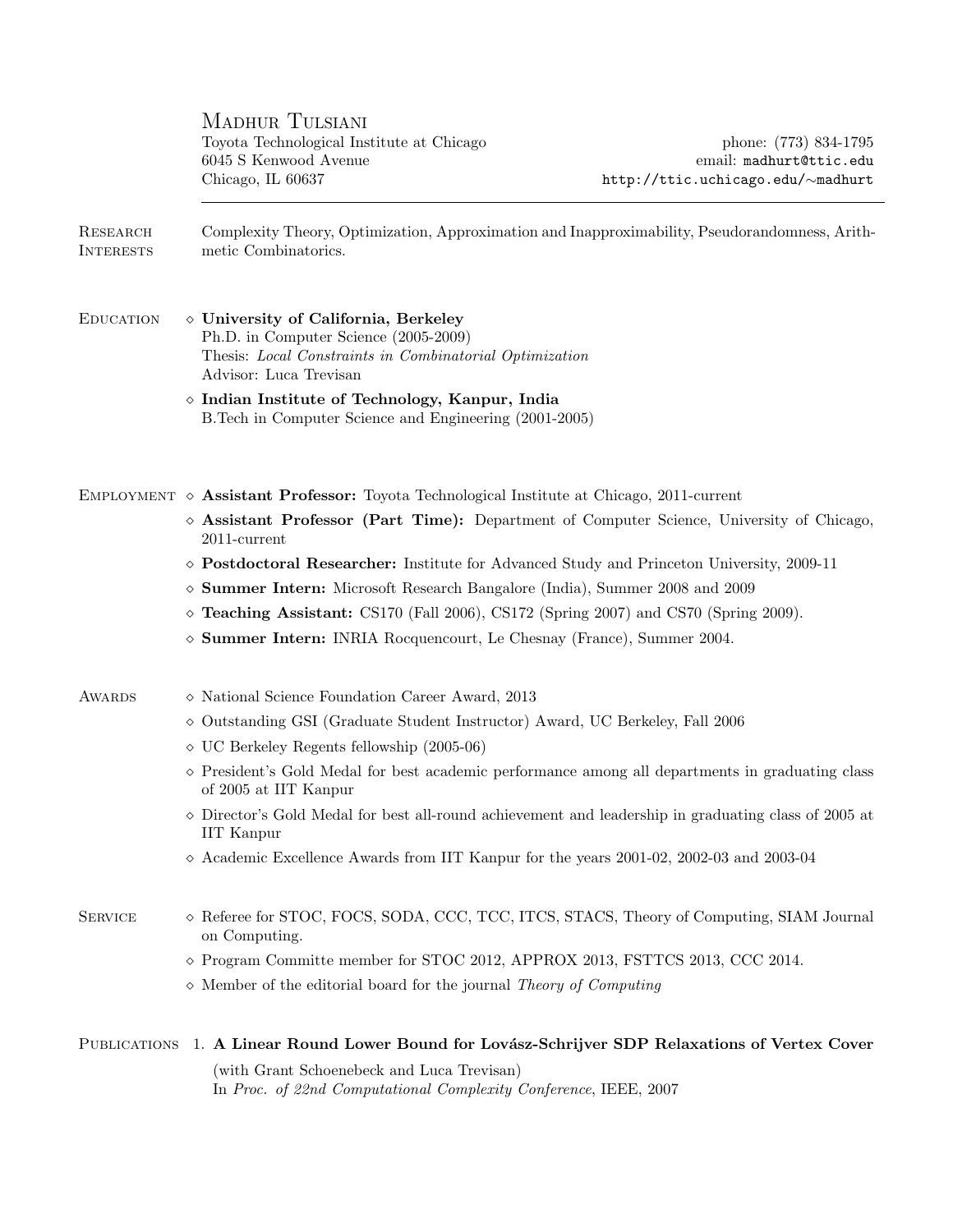2. Tight Integrality Gaps for Lovász-Schrijver LP Relaxations of Vertex Cover and Max C<sub>ut</sub>

(with Grant Schoenebeck and Luca Trevisan), In Proc. of 39th STOC, ACM, 2007

- 3. Unique Games on Expanding Constraint Graphs are Easy (with Sanjeev Arora, Subhash Khot, Alexandra Kolla, David Steurer and Nisheeth Vishnoi) In Proc. of 40th STOC, ACM, 2008
- 4. Dense Subsets of Pseudorandom Sets (with Omer Reingold, Luca Trevisan and Salil Vadhan), In Proc. of 49th FOCS, IEEE, 2008
- 5. CSP Gaps and Reductions in the Lasserre Hierarchy In Proc. of 41st STOC, ACM, 2008
- 6. Boosting, Regularity, and Efficiently Simulating Every High-Entropy Distribution (with Luca Trevisan and Salil Vadhan) In Proc. of 24th Computational Complexity Conference, IEEE, 2009
- 7. SDP Gaps from Pairwise Independence (with Siavosh Benabbas, Costis Georgiou and Avner Magen) In Proc. of 12th APPROX, 2009
- 8. SDP Gaps for 2-to-1 and other Label Cover Variants (with Venkatesan Guruswami, Subhash Khot, Preyas Popat, Ryan O'Donnell and Yi Wu) In Proc. of 37th International Colloquium on Automata, Languages and Programming, 2010
- 9. Time-Space Tradeoffs for Attacks against One-Way Functions and PRGs (with Anindya De and Luca Trevisan) In Proc. of 30th International Cryptology Conference (CRYPTO), 2010
- 10. Improved Pseudorandom Generators for Depth 2 Circuits (with Anindya De, Omid Etesami and Luca Trevisan) In Proc. of 14th RANDOM, 2010
- 11. Algorithms and Hardness for Subspace Approximation (with Amit Deshpande and Nisheeth Vishnoi) In Proc. of the 22nd ACM-SIAM Symposium on Discrete Algorithms, 2011
- 12. On LP-based Approximability for Strict CSPs (with Amit Kumar, Rajsekar Manokaran and Nisheeth Vishnoi) In Proc. of the 22nd ACM-SIAM Symposium on Discrete Algorithms, 2011
- 13. Lovász-Schrijver Reformulation In Wiley Encyclopedia of Operations Research & Management Science
- 14. Convex Relaxations and Integrality Gaps (with Eden Chlamtac) In Handbook on Semidefinite, Cone and Polynomial Optimization
- 15. Quadratic Goldreich-Levin Theorems (with Julia Wolf), In Proc. of 52nd FOCS, IEEE, 2011
- 16. Graph Densification (with Moritz Hardt and Nikhil Srivastava), In Proc. of 3rd ITCS, 2012
- 17. Reductions between Expansion Problems (with Prasad Raghavendra and David Steurer) In Proc. of 27th Computational Complexity Conference, IEEE, 2012